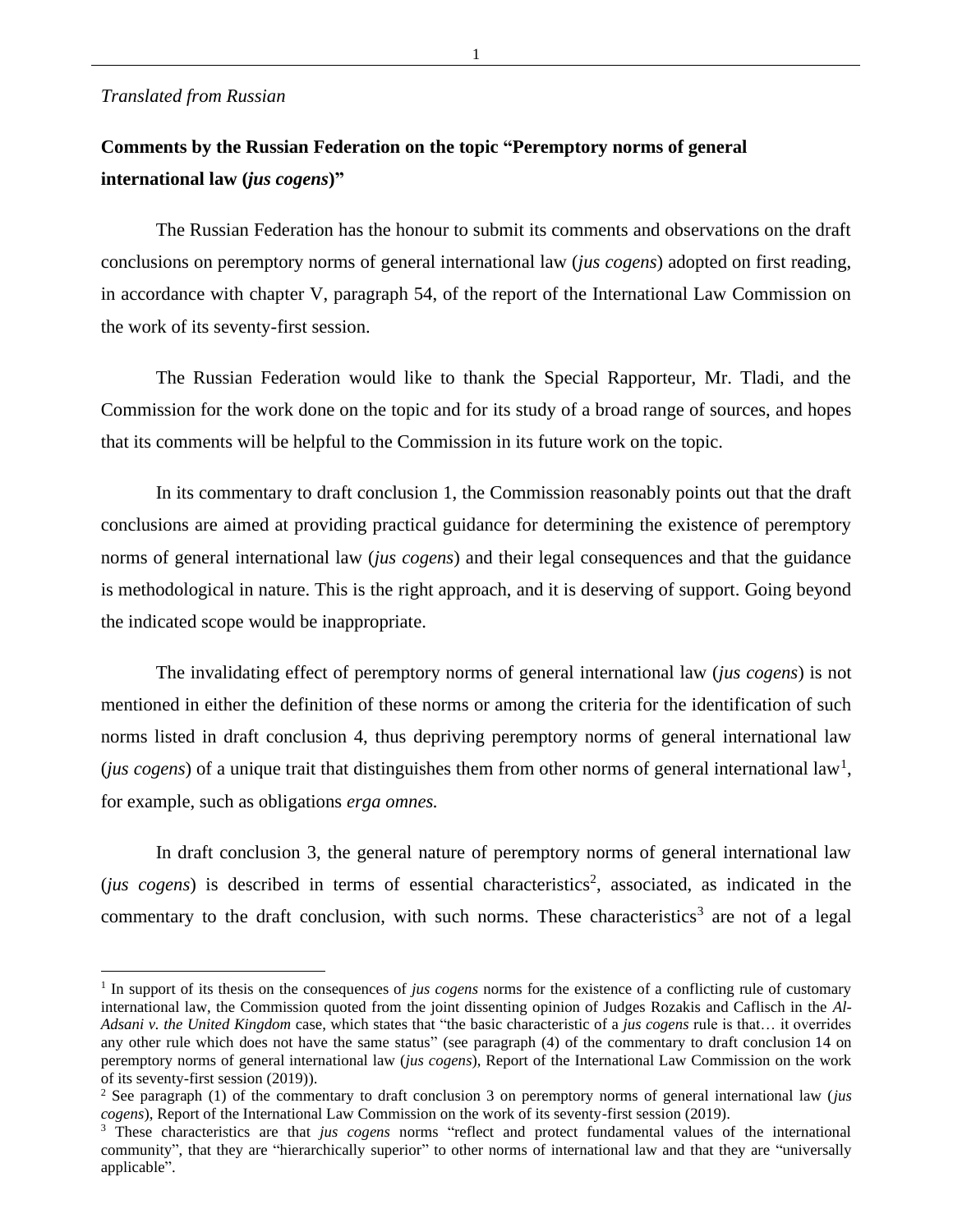nature and should not be accorded the status of additional criteria, of sorts, for the identification of peremptory norms of general international law (*jus cogens*), which they appear to have been accorded in the draft conclusions.

The jurisprudence cited by the Commission in support of its conclusions regarding the importance of these "characteristics" for the identification of peremptory norms is hardly convincing. In particular, the Commission points out that the International Court of Justice had linked the prohibition against genocide to fundamental values in its Advisory Opinion on *Reservations to the Convention on the Prevention and Punishment of the Crime of Genocide*, in 1951.<sup>4</sup> It is important to recall that, in this Advisory Opinion, the Court had not sought to give a legal definition of peremptory norms of general international law (*jus cogens*), which emerged later as a separate legal category in the context of the 1969 Vienna Convention. Moreover, the States parties to the Vienna Convention did not use the characteristics in the legal definition of peremptory norms of general international law (*jus cogens*), despite this being an option.

In view of the above, it would appear that States did not consider references to moral law a relevant legal characteristic of peremptory norms of general international law (*jus cogens*).

Therefore, an analysis of the aforementioned statements by the Court would be more suitable for describing the general objectives of peremptory norms of general international law (*jus cogens*), but not their relevant legal characteristics, highlighted in draft conclusion 3.

In draft conclusion 5, the Commission is right to reverse its initial position that treaty provisions cannot form a basis for peremptory norms and may only "reflect a norm of general international law capable of rising to the level of an international legal norm". The Commission now states in the latest version of second paragraph of draft conclusion 5 that "[t]reaty provisions....may also serve as bases for peremptory norms of general international law (*jus cogens*)."

The surveyed State practice and jurisprudence shows that there are no fundamental differences in the ability of treaties and norms of customary international law to serve as bases for peremptory norms of general international law *(jus cogens)*. Nor are there grounds for equating treaty provisions with general principles of law in the context of this draft conclusion. The idea that

2

<sup>4</sup> See paragraph (3) of the commentary to draft conclusion 3 on peremptory norms of general international law (*jus cogens*), Report of the International Law Commission on the work of its seventy-first session (2019).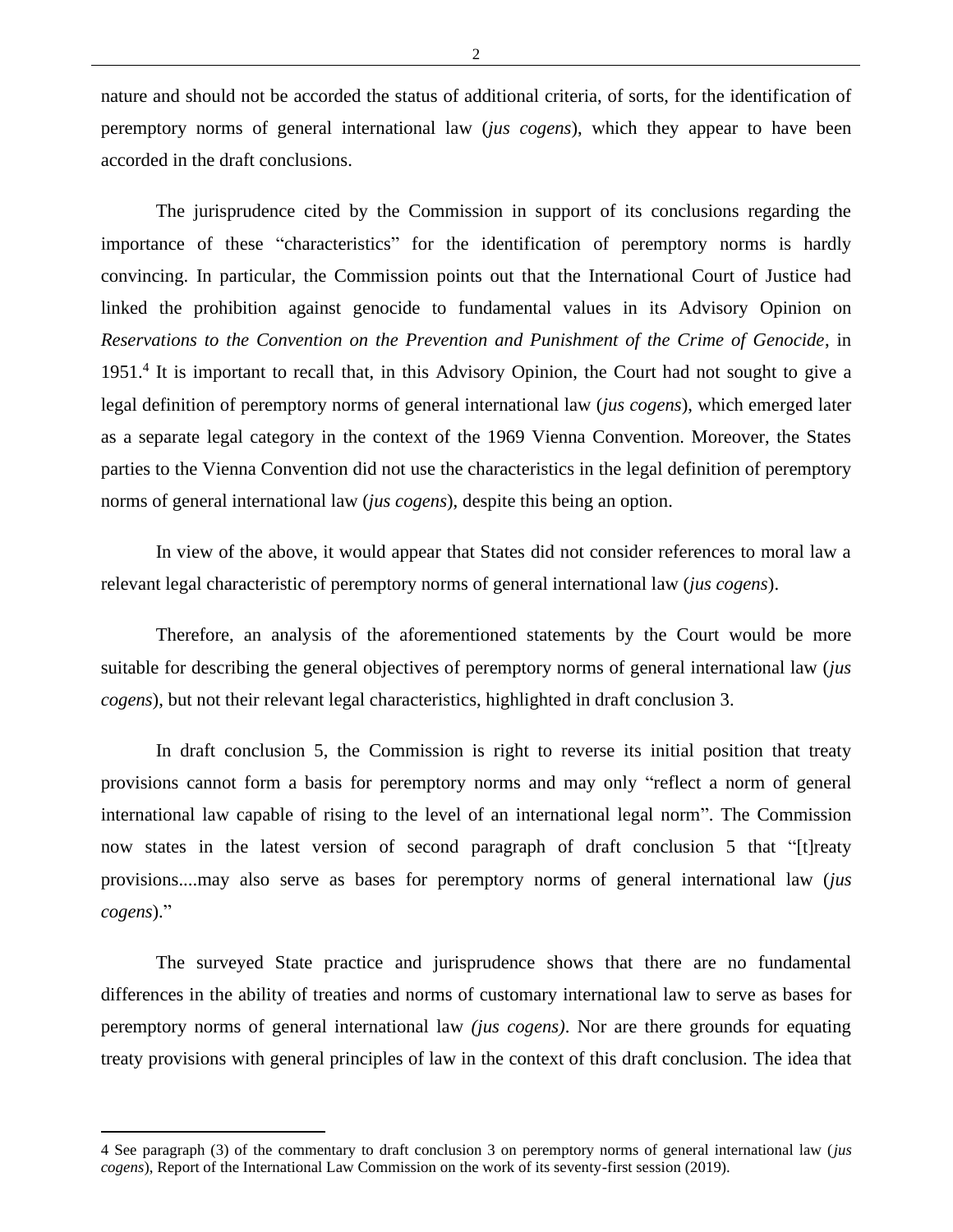general principles of law can serve as a potential basis for peremptory norms of international law *(jus cogens)* has not been sufficiently examined and is not supported by practice.

The meaning and content of the expression "international community of States as a whole" in draft conclusion 7 remains unclear. The Commission has qualified it to mean a "large majority of States". The Commission leans heavily in its justification of its choice of formulation on the explanation given by the Chairperson of the Drafting Committee at the United Nations Conference on the Law of Treaties.<sup>5</sup> However, the reasoning given by the Commission in the commentary is insufficient to support a decision on one of the central aspects of this criterion for the identification of peremptory norms of general international law (*jus cogens*).<sup>6</sup>

The concluding paragraph of the commentary to draft conclusion 7 also fails to add clarity, as it lists the various possible formulations that had been put forward in the Commission to reflect the level of State consent required for "acceptance and recognition" of the peremptory nature of a norm of general international law,<sup>7</sup> including: "overwhelming majority of States", "virtually all States", "substantially all States" and "the entire international community of States as a whole".

The Commission is justified in its view that determining which States accept and recognize the peremptory status of a norm is not "a mechanical exercise in which the number of States is to be counted", but rather "requires that the acceptance and recognition be across regions, legal systems and cultures". <sup>8</sup> However, if that is the case, then it remains unclear how State recognition of the peremptory status of a norm should be determined.

 $<sup>5</sup>$  As the Commission points out, the Chairperson explained that the words "as a whole" are meant to indicate that it is</sup> not necessary for the peremptory nature of the norm in question "to be accepted and recognized ... by all States" and that it would be sufficient if "a very large majority" did so (see paragraph (5) to the commentary to draft conclusion 7 on peremptory norms of general international law (*jus cogens*), Report of the International Law Commission on the work of its seventy-first session (2019)).

<sup>6</sup> In this regard, the International Court of Justice, in its judgment in the *North Sea Continental Shelf* cases in 1969, stated that for a rule of general international law to form in a relatively short period of time, State practice needed to be "extensive and virtually uniform" (*North Sea Continental Shelf*, *Judgment*, *I.C.J. Reports 1969*, p. 43, para. 74). The bar for the formation of a peremptory norm of general international law (*jus cogens*) should be at least as high. The formulation used by the Commission to define what is meant by "international community of States as a whole" does not reflect this, however.

 $\frac{7}{1}$  Similar references to the existence of other differences of opinion in the Commission can be found in the commentaries to other draft conclusions. For example, it is mentioned in the commentary to draft conclusion 3 on the general nature of *jus cogens* norms, which introduces additional characteristics of peremptory norms, that "[a] view was expressed in the Commission that the difference between 'criteria' and 'characteristics' is obscure, as is the proposition that such 'characteristics' provide supplementary evidence".

<sup>8</sup> See paragraph (6) of the commentary to draft conclusion 7 on peremptory norms of general international law (*jus cogens*), Report of the International Law Commission on the work of its seventy-first session (2019).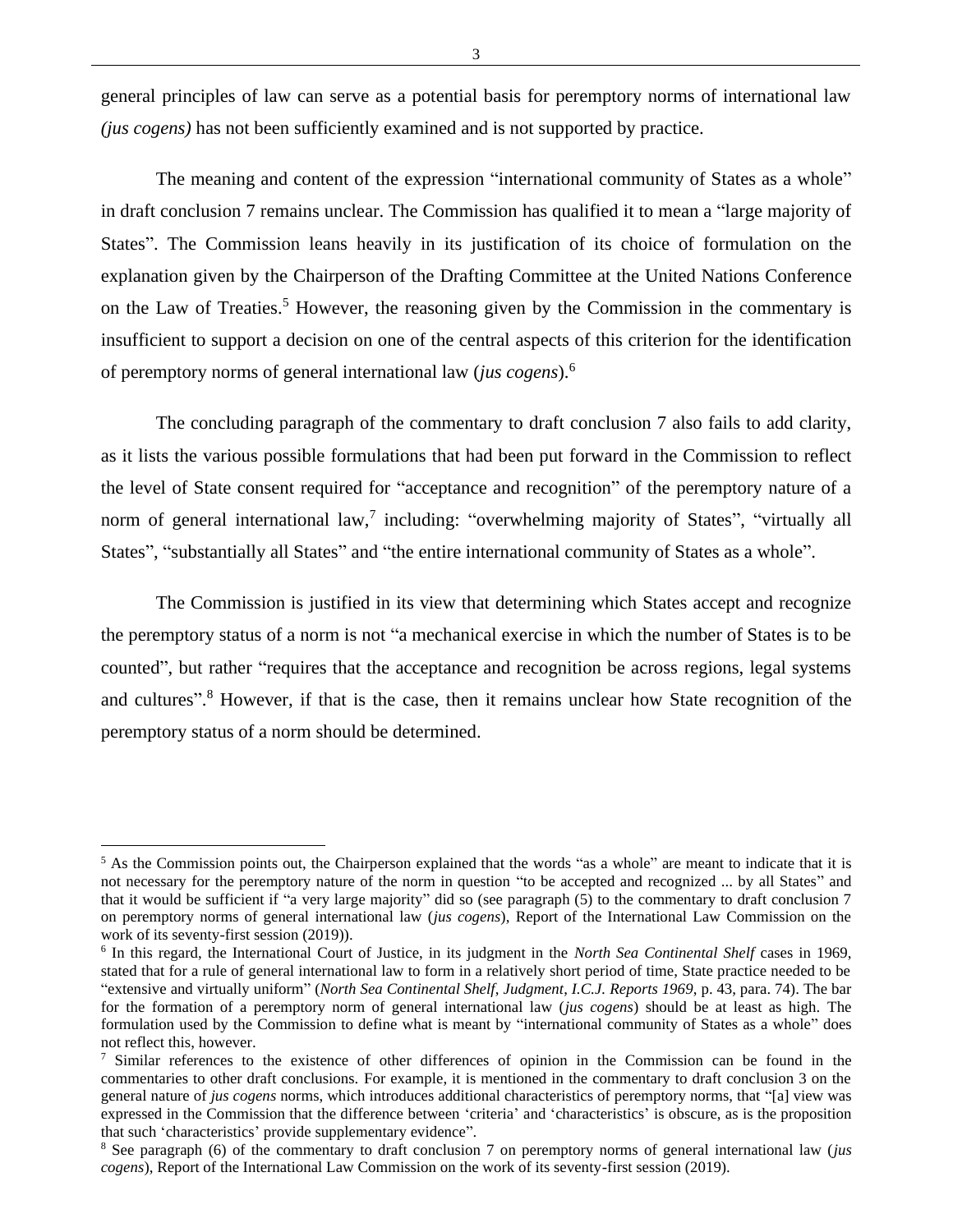In this connection, it is not entirely clear why the Commission did not carefully examine the positions of States expressed in the Sixth Committee with respect to this draft conclusion.<sup>9</sup>

Based on the Commission's current understanding of what is meant by "international community of States as a whole", and the accompanying commentary and reasoning, the Russian Federation is not in a position to accept the possibility that the formation of the will or position of a group of States could result in the emergence of international legal obligations for States that are not members of that group.

Furthermore, it is notable that the draft conclusions feature various formulations in which the phrase "international community" is used. Whereas the term "international community of States as a whole" is used in draft conclusions 2, 4 and 7, the expression "values of the international community" is used in draft conclusion 3, while the expression "international community as a whole" appears in draft conclusion 17.

The term "international community of States as a whole" should be used consistently in the draft conclusions and in the commentaries thereto. Indeed, this is the term used in the definition of a peremptory norm of general international law (*jus cogens*) in article 53 of the 1969 Vienna Convention.

With regard to draft conclusion 8, it should be noted that not all forms of evidence for the acceptance and recognition by States of the peremptory nature of an international legal norm carry the same weight for the identification of peremptory norms of general international law. Without implying any sort of hierarchy among the forms such evidence may take, priority should be given to the views and positions of States made known and documented in the international arena. For the purposes of identification of peremptory norms of general international law *(jus cogens)*, the conduct of States in respect of decisions taken by international organizations, not the decisions themselves, are the determining factor. The draft conclusion must explicitly reflect the key importance of the "conduct of States" in the context of the various forms of evidence for acceptance and recognition.

The Commission's decision in draft conclusion 9 to view works of expert bodies established by States or international organizations as subsidiary means for determining the peremptory character of norms of general international law is objectionable. The decision is inconsistent with

<sup>9</sup> A number of delegations disagreed with the Commission's definition of the concept "international community of States as a whole" or expressed the view that its content should be further analysed and clarified in the commentary (see, for example, statements by China, France, Israel, Germany, United Kingdom and Thailand).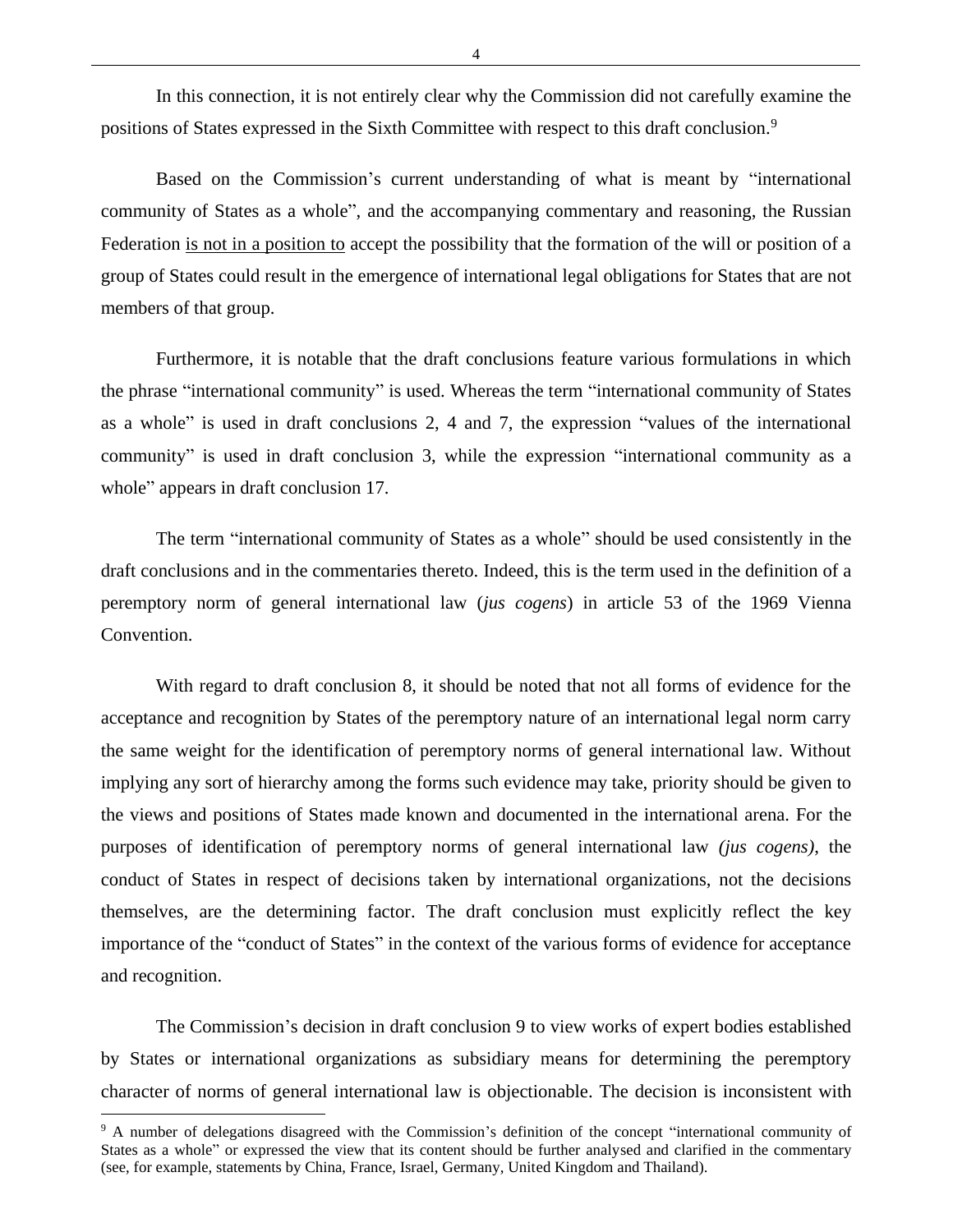Article 38 of the Statute of the International Court of Justice, which is cited repeatedly by the Commission in its commentary to the draft conclusion.

In paragraph (1) of the commentary to draft conclusion 10, it would be appropriate to state explicitly that States should refrain from concluding international agreements that conflict with peremptory norms of general international law *(jus cogens)*.

There is room for improvement in the first part of paragraph (1) of draft conclusion 14, which states that "a rule of customary international law does not come into existence if it conflicts with a peremptory norm of general international law (*jus cogens)*". It is not possible for something that has not yet come into existence to conflict with something else. In that connection, it may be appropriate to consider alternative wording that would affirm that the practice of States that conflicts with an existing peremptory norm of general international law (*jus cogens*) may not give rise to a norm of customary international law.

Paragraph (3) of draft conclusion 14 is open to debate. It is difficult to accept the Commission's opening argument that "[t]he rule that persistent objection does not apply to peremptory norms of general international law (*jus cogens*) flows from both the universal application and hierarchical superiority of peremptory norms of general international law as reflected in draft conclusion  $3$ ".<sup>10</sup> The argument that the persistent objector rule does not apply to peremptory norms of international law *(jus cogens)* must, at a minimum, be based on the fundamental characteristics of such norms deriving from article 53 of the 1969 Vienna Convention.

The wording of the persistent objector rule should be balanced and take into account that it essentially requires a deviation from the principle according to which no obligations of States can arise without their consent. Paragraph (11) of the commentary to this draft conclusion here is of the utmost importance. This paragraph asks the important question of whether objections may affect the test of acceptance and recognition of a rule of general international law (*jus cogens)* as such a rule.

In view of the above, the Commission would do well to revisit the third paragraph of draft conclusion 14 and consider a formulation that distinguishes between the non-applicability of the persistent objector rule to an existing peremptory norm of general international law (*jus cogens*) and the ability of this rule, provided there is a sufficient number of objections by States, to prevent the emergence / formation of a peremptory norm of general international law (*jus cogens*).

<sup>10</sup> See paragraph (9) of the commentary to draft conclusion 14 on peremptory norms of general international law (*jus cogens*), Report of the International Law Commission on the work of its seventy-first session (2019).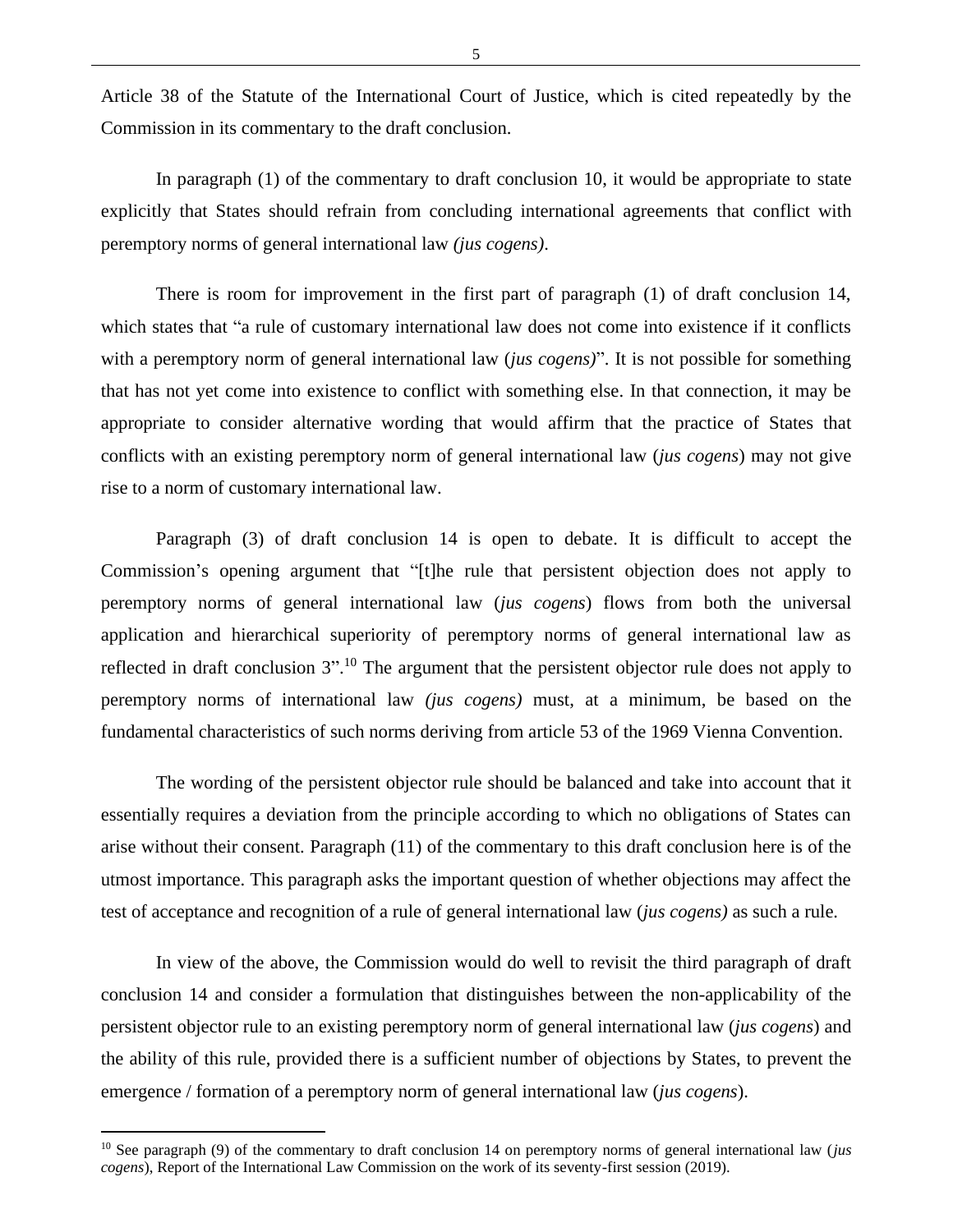The Russian Federation does not believe that draft conclusion 16 can be applied to resolutions of the United Nations Security Council. The Russian delegation, speaking in the Sixth Committee, had noted that discussions on the issue of Security Council resolutions being consistent with peremptory norms of general international law (*jus cogens)*, among others, are theoretical in nature and are not based on practice. Pronouncements by the Commission that are not supported by contemporary international law, such as the ones contained in the commentary to draft conclusion 16, could seriously undermine the work of a body that bears primary responsibility for the maintenance of international peace and security.

In view of the foregoing, no mention should be made of Security Council resolutions in the commentary to draft resolution 16.

Furthermore, it would be advisable to add a provision to the draft conclusions, analogous to the one included in the 1970 Declaration on Principles of International Law concerning Friendly Relations and Cooperation among States, stating that the draft conclusions and the commentaries thereto shall not prejudice the provisions of the Charter of the United Nations, cast doubt on their contents or change the approaches to the interpretation thereof.

Such a provision would reflect the obligations of States under Article 103 of the Charter.

In its commentary to draft conclusion 17, the Commission states that "[a]lthough all peremptory norms of general international law (*jus cogens*) give rise to obligations *erga omnes*, it is widely considered that not all obligations *erga omnes* arise from peremptory norms of general international law (*jus cogens*)". 11

This proposition should be examined more thoroughly and should be made explicitly clear in the draft conclusion itself.

The second paragraph of draft conclusion 17 stipulates that responsibility for a breach of a peremptory norm of general international law (*jus cogens*) is invoked in accordance with the rules on the responsibility of States for internationally wrongful acts. The Commission makes reference in its commentary to an article on responsibility of States for internationally wrongful acts as a whole and for breaches of *erga omnes* obligations. This leaves the matter of consequences for breach of peremptory norms of general international law (*jus cogens)* essentially unexplored.

<sup>&</sup>lt;sup>11</sup> See paragraph (3) of the commentary to draft conclusion 17 on peremptory norms of general international law (*jus cogens*), Report of the International Law Commission on the work of its seventy-first session (2019).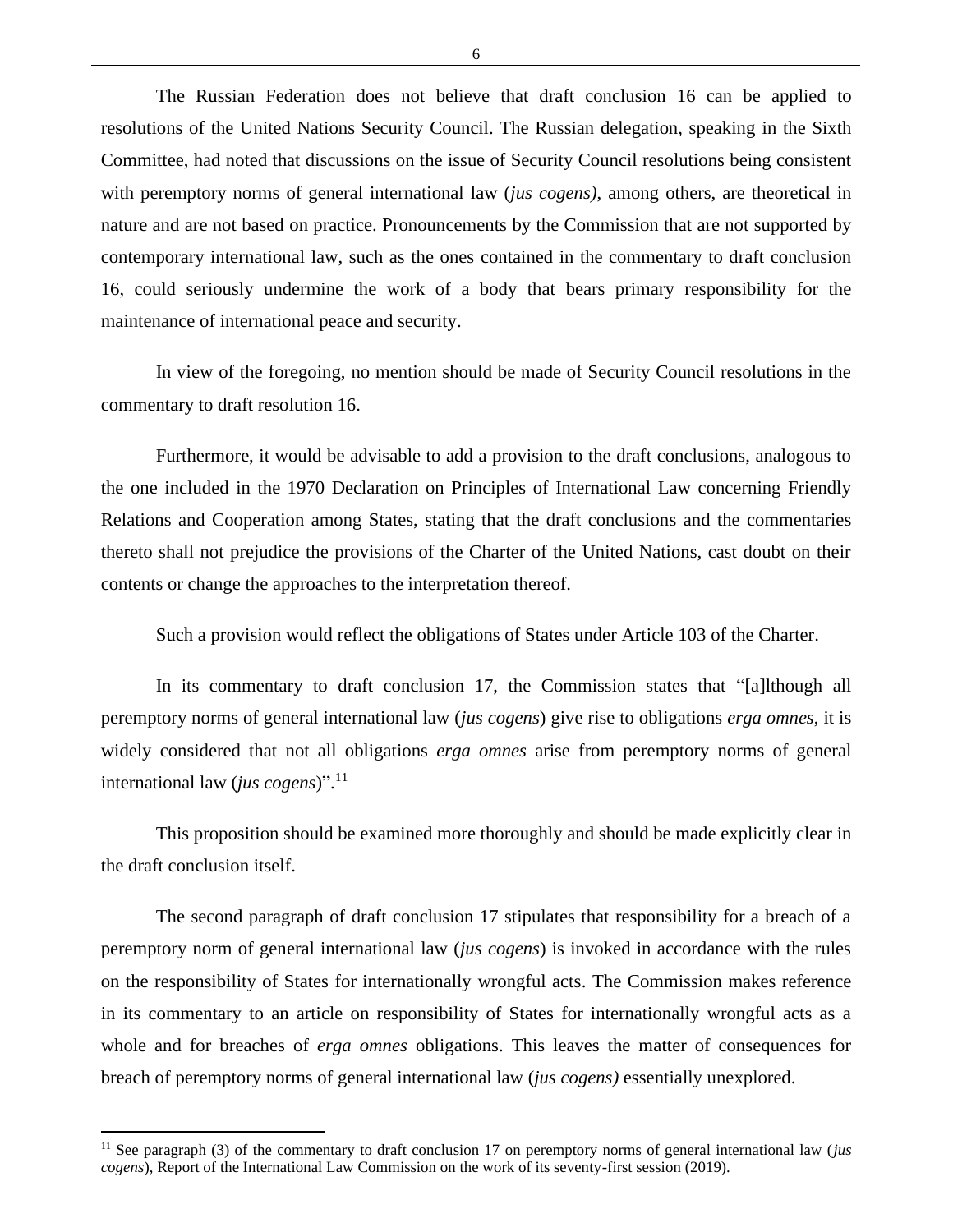The contents of draft conclusion 19 and the nature of the obligations it imposes on States would be more appropriate in the context of draft articles rather than draft conclusions, which are intended to provide methodological guidance for the topic at hand.

Draft conclusion 21 on procedural requirements is a source of serious concern. In view of the scope of work on this topic, as originally described and delimited, there is no need for provisions relating to a mechanism for the settlement of disputes to be included in the draft conclusions. This element is not appropriate in the context of draft conclusions.

The wording of article 65 of the 1969 Vienna Convention does not need to be supplemented by the proposed additions. There is, in fact, no practical need to stipulate such a procedure to be followed in respect of customary rules of international law. It is particularly troubling that it follows from draft conclusion 16 and the commentary thereto that the proposed procedural requirements would be applicable also to binding Security Council resolutions. The Commission should reconsider the inclusion of a mechanism that specifically allows for such resolutions to be challenged on any grounds, which could have serious consequences for international security.

Similarly, the contents of draft conclusion 21 do not reflect *lex lata* and do not contribute to the formation of *lex ferenda.*

The contents of draft conclusion 23 and the commentary thereto are also problematic. The Commission's justifications for including the "illustrative" list of norms are unconvincing and contradictory.

In the commentary to draft conclusion 23, the Commission states that "[t]o elaborate a list of peremptory norms of general international law (*jus cogens*), including a non-exhaustive list, would require a detailed and rigorous study of many potential norms to determine, first, which of those potential norms meet the criteria set out in Part II of the present draft conclusions and, second, which of the norms that meet the criteria ought to be included in a non-exhaustive list". The Commission determined that "such an exercise falls beyond the scope of the exercise of elaborating draft conclusions on the identification and legal consequences of peremptory norms of general international law (*jus cogens*)".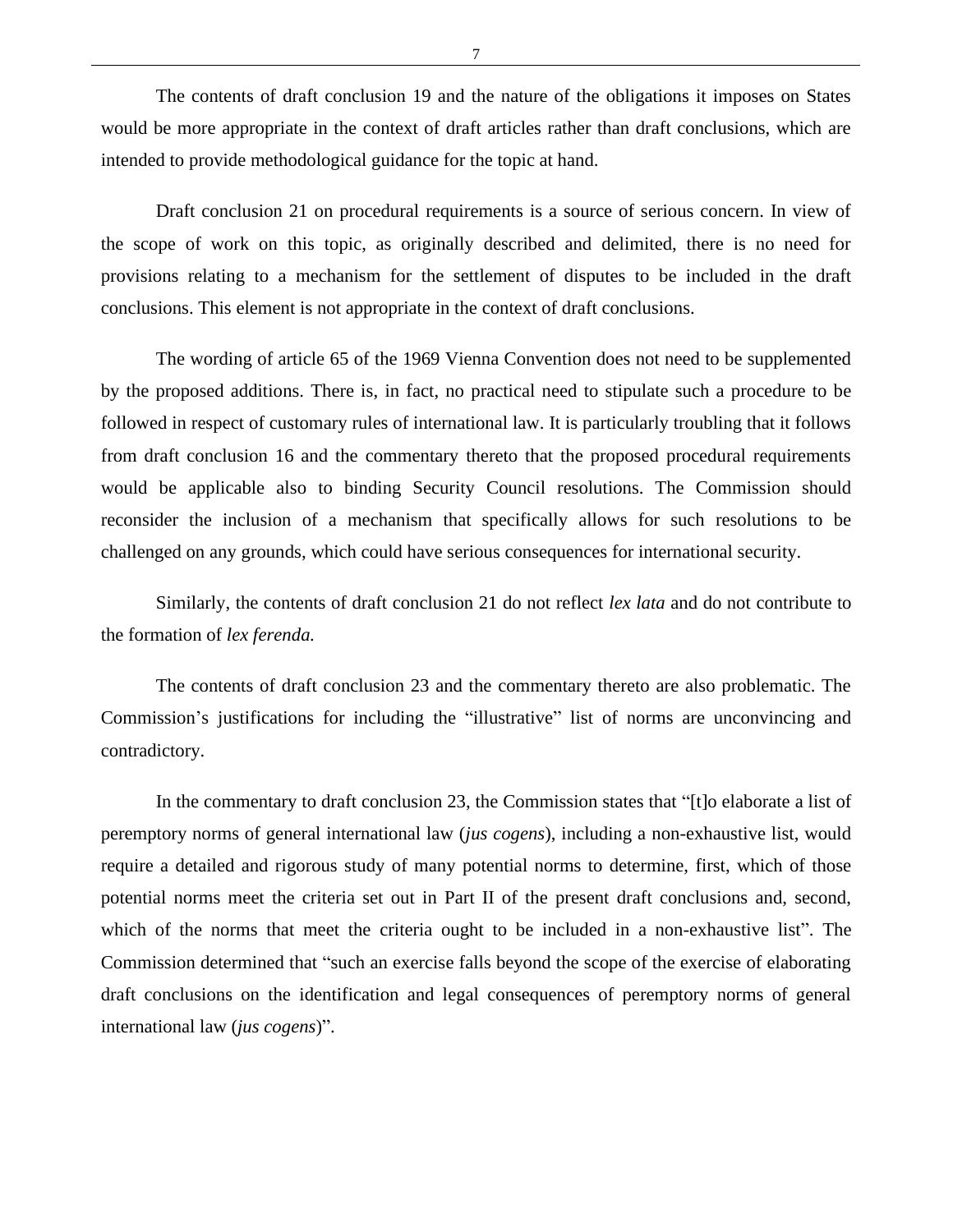Nevertheless, the Commission noted that it "has decided to include in an annex a nonexhaustive list of norms previously referred to by the Commission as having peremptory character".<sup>12</sup>

This decision was made despite the fact that the majority of the norms included in the list had not been previously studied by the Commission or analysed with regard to their peremptory nature. The simple mention of norms that may have peremptory status in the Commission's commentaries to its various drafts is not sufficient grounds for including them in the list. In fact, the Commission acknowledges that it is providing the list without having undertaken a "detailed and rigorous study" of potential norms. Yet, there are no limits on the amount of time the Commission can spent on the draft conclusions. It should, therefore, undertake such a study, if it believes that it is important to provide States with such a list.

Furthermore, the Commission noted in its commentary that the non-exhaustive list does not contain all the norms to which it has referred previously as having peremptory character and that the formulations used and included in the illustrative list may differ from the formulations used by the Commission in its previous works.

These arguments seem to be at odds with one another.

For example, in light of the commentary, it is unclear why the Commission did not include in the list the prohibition against the use of force, as set out in the Charter of the United Nations, despite having stated in paragraph (1) of its commentary to article 50 of the draft articles on the law of treaties that it is a conspicuous example of a norm of international law having *jus cogens*  character, or why it omitted a detailed analysis of the peremptory character of the fundamental principles and norms enshrined in the Charter. These omissions are regrettable.

The inclusion of the aforementioned list in an annex to the draft conclusions is unwise and adds no value. As stated at the outset, the draft conclusions were intended to be methodological in nature and the Commission's main objective was to establish a process for the identification of peremptory norms of general international law (*jus cogens*). The elaboration of this list by the Commission could have far-reaching consequences and could negate the rest of its work on the topic. It is easy to imagine that the draft conclusions will be used to confirm whether a norm

8

 $12$  See paragraphs (1) and (2) of the commentary to draft conclusion 23 on peremptory norms of general international law (*jus cogens*), Report of the International Law Commission on the work of its seventy-first session (2019).